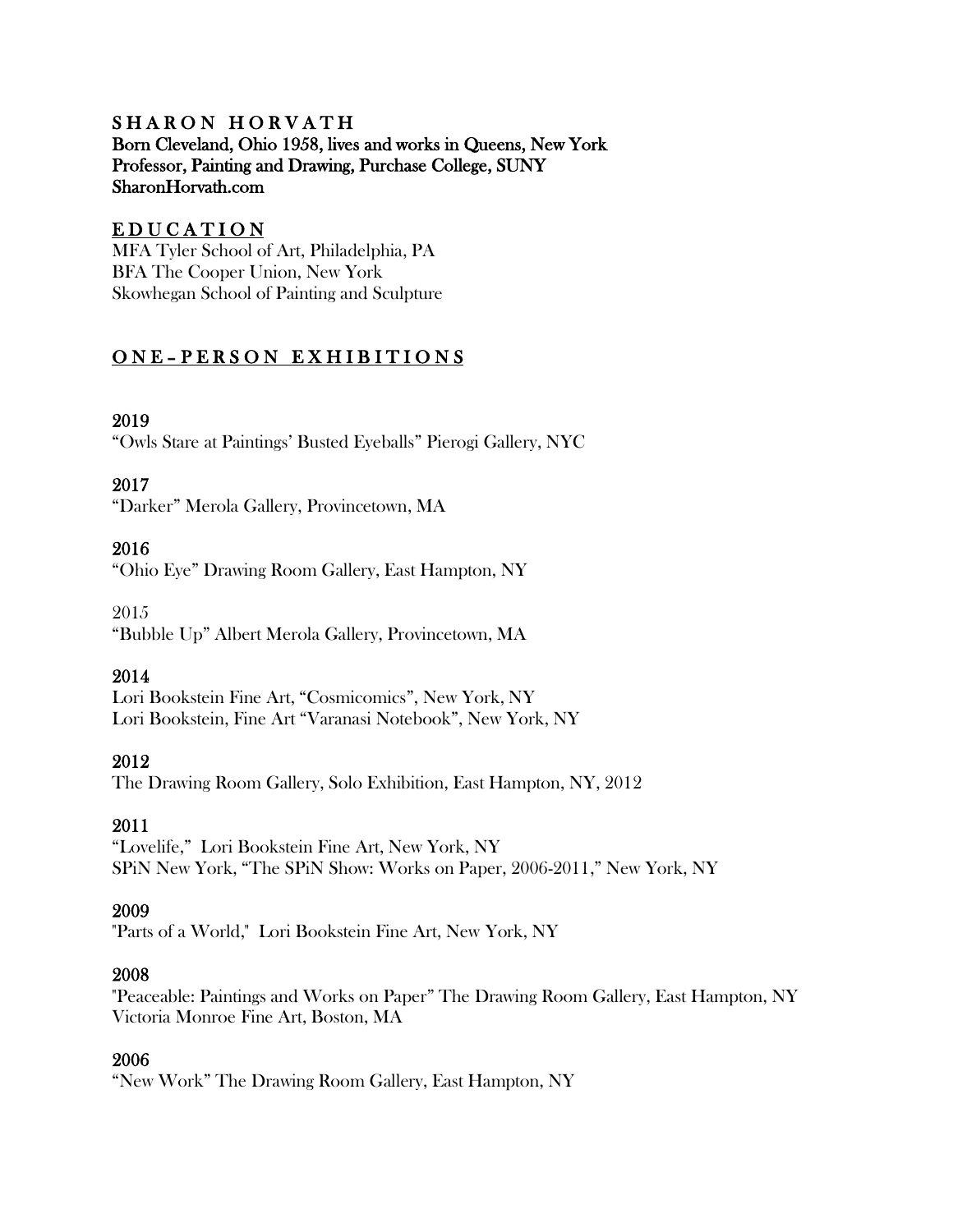### 2005

Tibor de Nagy Gallery, "Works on Paper," New York, NY Victoria Munroe Fine Art, "New Paintings," Boston, MA

### 2004

Victoria Munroe Fine Art, "Works on Paper," Boston, MA

### 2001

Tibor de Nagy Gallery, New York, NY Gallery 817, University of the Arts, Philadelphia, PA

### 1999

Tibor de Nagy Gallery, New York, NY Anderson Gallery, "Recent Paintings," Virginia Commonwealth University, Richmond, VA

# **AWARDS AND RESIDENCIES**

#### Upcoming July 2021

The Lucile Walton Fellowship, ArtLab Artists-in-Residence program, Mountain Lake Biological Station, Pembroke, VA, sponsored by the University of Virginia College and Graduate School of Arts and Sciences,

### 2019

MacDowell Colony Fellow

# 2015

National Academy Museum and School Academician Inductee

### 2014

Kriti Gallery Residency, Varanasi, India Gowry Institute Residency, Kallar, India

### 2013-14

Fulbright-Nehru Senior Research Award to India

#### 2007

Annual Alumni Award, Tyler School of Art, Temple University

#### 2005

Anonymous was a Woman Award for Painting

#### 2004

Faculty Prize for Outstanding Commitment as a Teacher and Mentor University of the Arts, The Richard C. von Hess

National Academy Museum, New York City Edwin Palmer Memorial Prize in Painting

### 1999

Purchase Award, American Academy of Arts and Letters, NY

### 1997

The Pollock-Krasner Foundation Grant for Painting

Rome Prize, American Academy of Rome, Fellowship in Painting

### 1994

The Pollock-Krasner Foundation Grant for Painting Mid Atlantic/NEA Regional Fellowship for Painting Elizabeth Foundation for the Arts grant for Painting